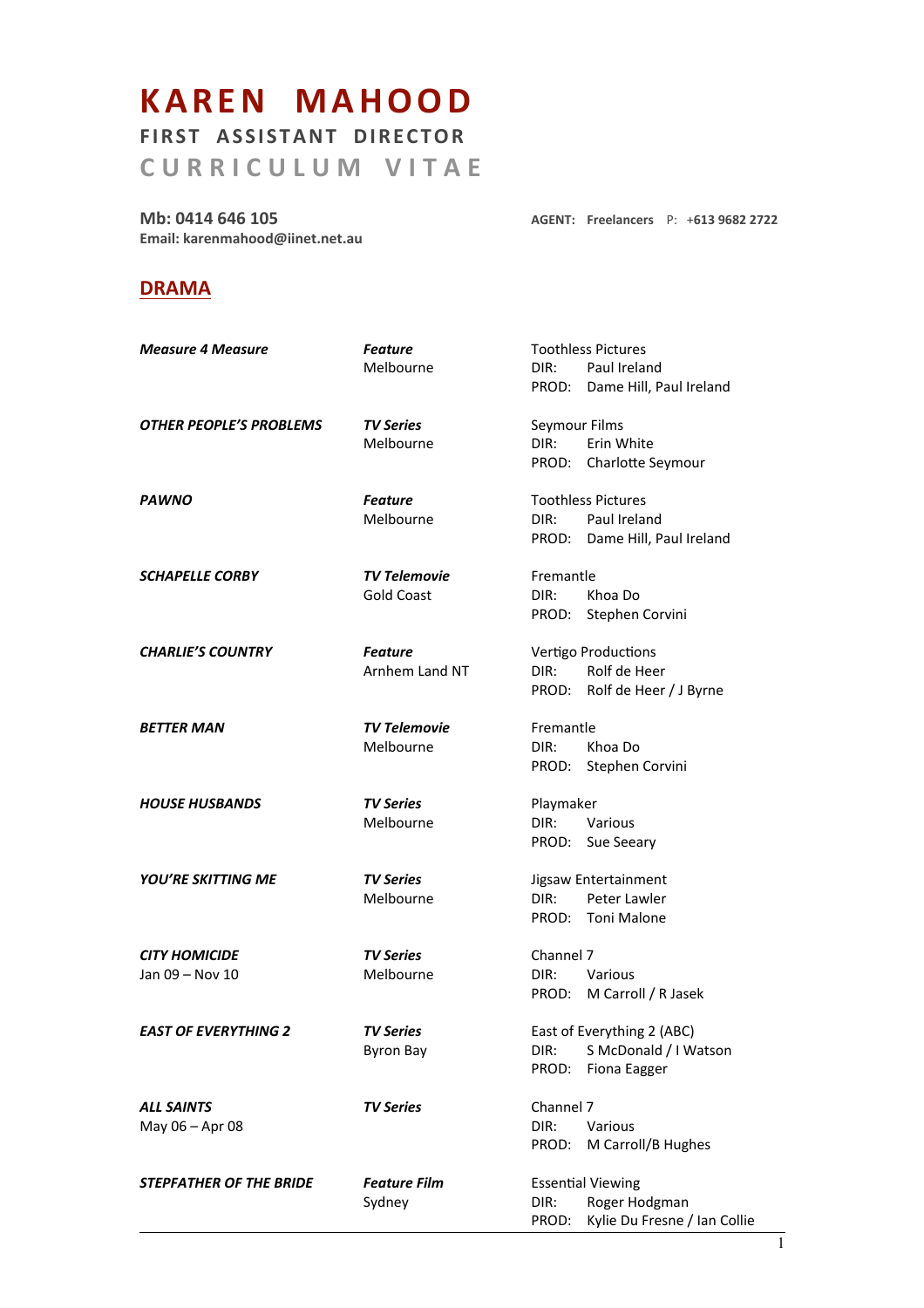| <b>TEN CANOES</b>                             | <b>Feature Film</b><br>Arnhem Land NT     | Vertigo Productions<br>Rolf de Heer<br>DIR:<br>PROD:<br>Rolf de Heer / J Ryan        |
|-----------------------------------------------|-------------------------------------------|--------------------------------------------------------------------------------------|
| <b>THE BET</b>                                | <b>Feature Film</b><br>Sydney             | <b>Gerrycan Productions</b><br>DIR:<br>Mark Lee<br>Caroline Gerard<br>PROD:          |
| <b>HOLLY'S HEROES</b>                         | <b>TV Series</b><br>Melbourne             | Tosi Westside Productions<br>DIR:<br><b>VARIOUS</b><br>J Tosi/ A Darrouzzet<br>PROD: |
| <b>OUT THERE 2</b>                            | TV Series<br>Sydney                       | <b>Blink Films</b><br>DIR:<br>Various<br>Michael Bourchier<br>PROD:                  |
| <b>LENNIE CAHILL SHOOTS THROUGH</b>           | <b>Short Film</b><br>Sydney               | Late Saturday Films<br>DIR: Paul Oliver, PROD: Charlie Doane                         |
| <b>GUINEVERE JONES</b>                        | <b>TV Series</b><br>Melbourne             | <b>Crawford Productions</b><br>Various<br>DIR:<br>PROD:<br>Lynn Bayonas              |
| <b>THE TRACKER</b>                            | <b>Feature Film</b><br>Adelaide           | Vertigo Productions<br>DIR:<br>Rolf de Heer<br>PROD:<br>Rolf de Heer / J Ryan        |
| <b>MCLEOD'S DAUGHTERS</b>                     | <b>TV Series</b><br>Adelaide              | Millenium Television<br>Various<br>DIR:<br><b>Heather MacFarlane</b><br>PROD:        |
| <b>RABBIT PROOF FENCE</b><br>Helicopter Unit  | <b>Feature Film</b><br>Adelaide           | <b>Olsen Levy Productions</b><br>Phillip Noyce<br>DIR:<br>John Winter<br>PROD:       |
| <b>QUEEN OF HEARTS</b>                        | <b>Short Film</b><br><b>Alice Springs</b> | Seymour Films<br>DIR: Danielle McLean<br>PROD: Charlotte Seymour                     |
| A SHOT OF LOVE                                | <b>Feature Film</b><br>Adelaide           | Gorilla Films<br>DIR: J Harkness, PROD: Mark Patterson                               |
| <b>BABE IN THE CITY</b><br><b>Insert Unit</b> | <b>Feature Film</b><br>Sydney             | Kennedy Miller<br>George Miller<br>DIR:<br>George Miller / Doug Mitchell<br>PROD:    |
| <b>SEACHANGE</b>                              | <b>TV Series</b><br>Melbourne             | Artist Services / ABC<br>DIR:<br>Various<br>PROD: Andrew Knight / Sally Ayre-Smith   |
| <b>TWENTYFOURSEVEN</b>                        | <b>TV Series</b><br>Sydney                | McElroy Television / SBS<br>DIR: Alan Coleman, PROD: Gillian Arnold                  |
| <b>GOING HOME</b>                             | <b>TV Series</b><br>Sydney                | McElroy Television / SBS<br>DIR: Various, PROD: Gillian Arnold                       |
| <b>HEARTBREAK HIGH 1997/8</b>                 | TV Series<br>Sydney                       | <b>Gannon Television</b><br>Various, PROD: Ben Gannon<br>DIR:                        |